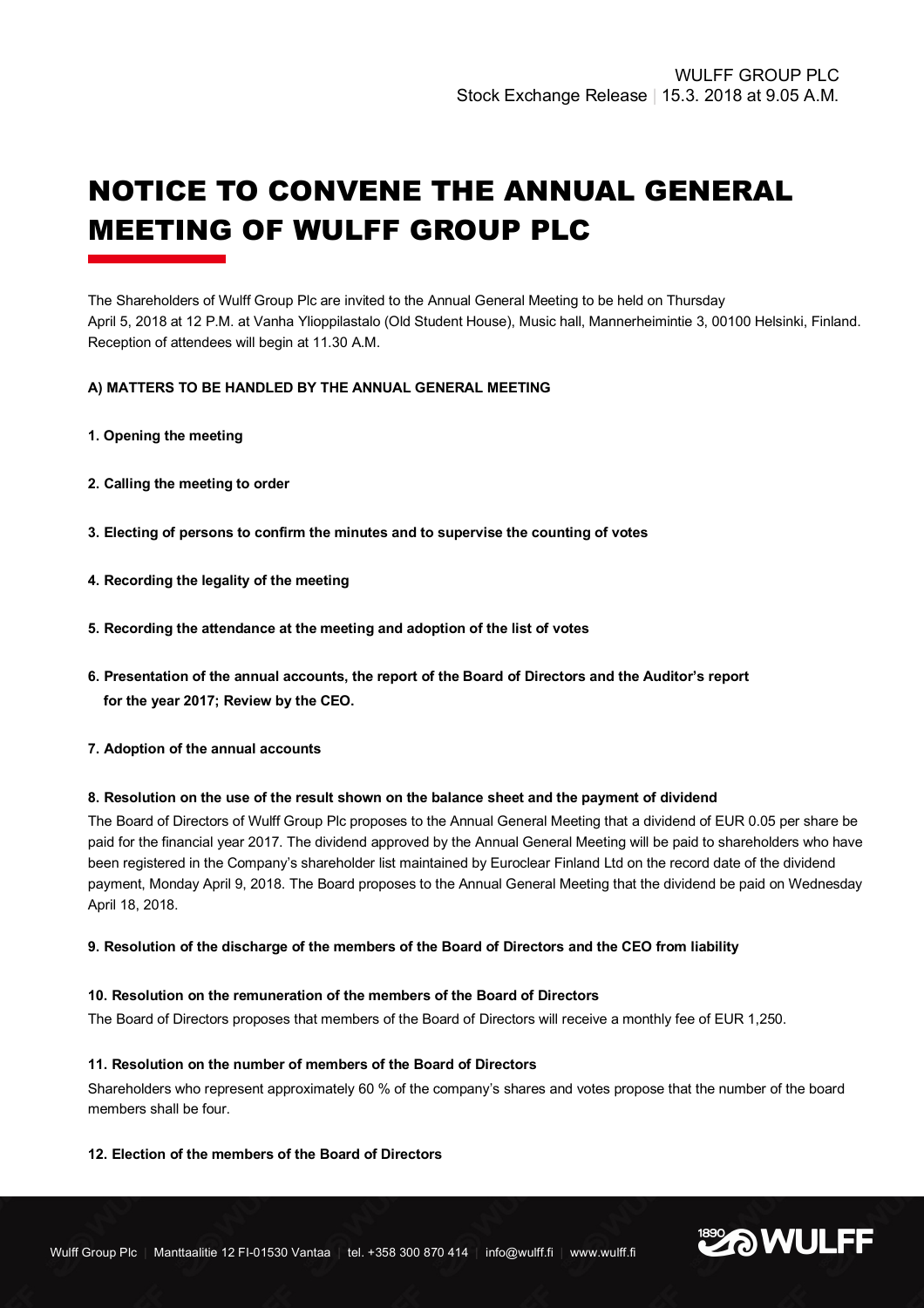Shareholders who represent approximately 60 % of the company's shares and votes propose that the following people be elected to the Board of Directors: Ari Pikkarainen, Kari Juutilainen, Jussi Vienola, and Kristina Vienola.

# **13. Resolution of the remuneration of the Auditors**

According to the 8 § of the Articles of Association, Wulff Group Plc has one to two auditors and the auditors are appointed until further notice. The Board of Directors proposes to the Annual General Meeting that the reimbursements to the Auditors are paid on the basis of reasonable invoicing.

#### **14. Election of Auditor**

The Board of Directors proposes that BDO Oy, Authorized Public Accountants Organization, be elected as the Company's auditor for the financial period 2018. BDO Oy has informed that the auditor with principal responsibility will be Juha Selänne, Authorized Public Accountant.

# **15. Authorizing the Board of Directors to decide on the repurchase of the company's own shares**

The Board of Directors proposes that the Annual General Meeting shall authorize the Board of Directors to resolve on the acquisition of maximum 300,000 own shares. The authorization is effective until April 30, 2019. The authorization encompasses the acquisitions of the own shares through the public trading arranged by NASDAQ OMX Helsinki Oy in pursuance of its rules or through a purchase offer made to the shareholders. The consideration paid for the acquired shares must be based on the market price. To carry out treasury share acquisitions, derivative, stock loan and other agreements may be made on the capital market in accordance with the relevant laws and regulations.

The authorization entitles the Board of Directors to deviate from the pre-emptive rights of shareholders (directed acquisition) in accordance with the law. The company can acquire treasury shares to carry out acquisitions or other business-related arrangements, to improve the company's capital structure, to support the implementation of the company's incentive scheme or to be cancelled or disposed of. The Board of Directors has the right to decide on other matters related to the acquisition of treasury shares.

#### **16. Authorizing the Board of Directors to decide on a share issue and the special entitlement of the shares**

The Board of Directors proposes that the Annual General Meeting authorise the Board to decide on the issue of new shares, disposal of treasury shares and/or the issue of special rights referred to in Chapter 10, Section 1 of the Companies Act in the following way:

The Board of Directors proposes that the authorisation entitle the Board to issue a maximum of 1,300,000 shares based on a single decision or several decisions. This maximum number encompasses the share issue and the shares issued on the basis of special rights. The proposed maximum number of shares is approximately 20% of the company's currently outstanding stock. The share issue may be subject to or exempt from fees and may be carried out for the company itself as provided in the law.

The Board proposes that the authorisation remain in force until April 30, 2019. The authorisation entitles the Board to deviate from shareholders' pre-emptive rights as provided in the law (private placement). The authorisation can be used to carry out acquisitions or other business-related arrangements, to finance investments, to improve the company's capital structure, to support the implementation of the company's incentive scheme or for other purposes as decided by the Board.

The Board proposes that the authorisation include the right to decide on the way in which the subscription price is entered in the company's balance sheet. The subscription price can be paid in cash or as a non-cash contribution, either partly or in full, or by offsetting the subscription price with a receivable of the subscriber. The Board of Directors has the right to decide on other matters related to the share issue.

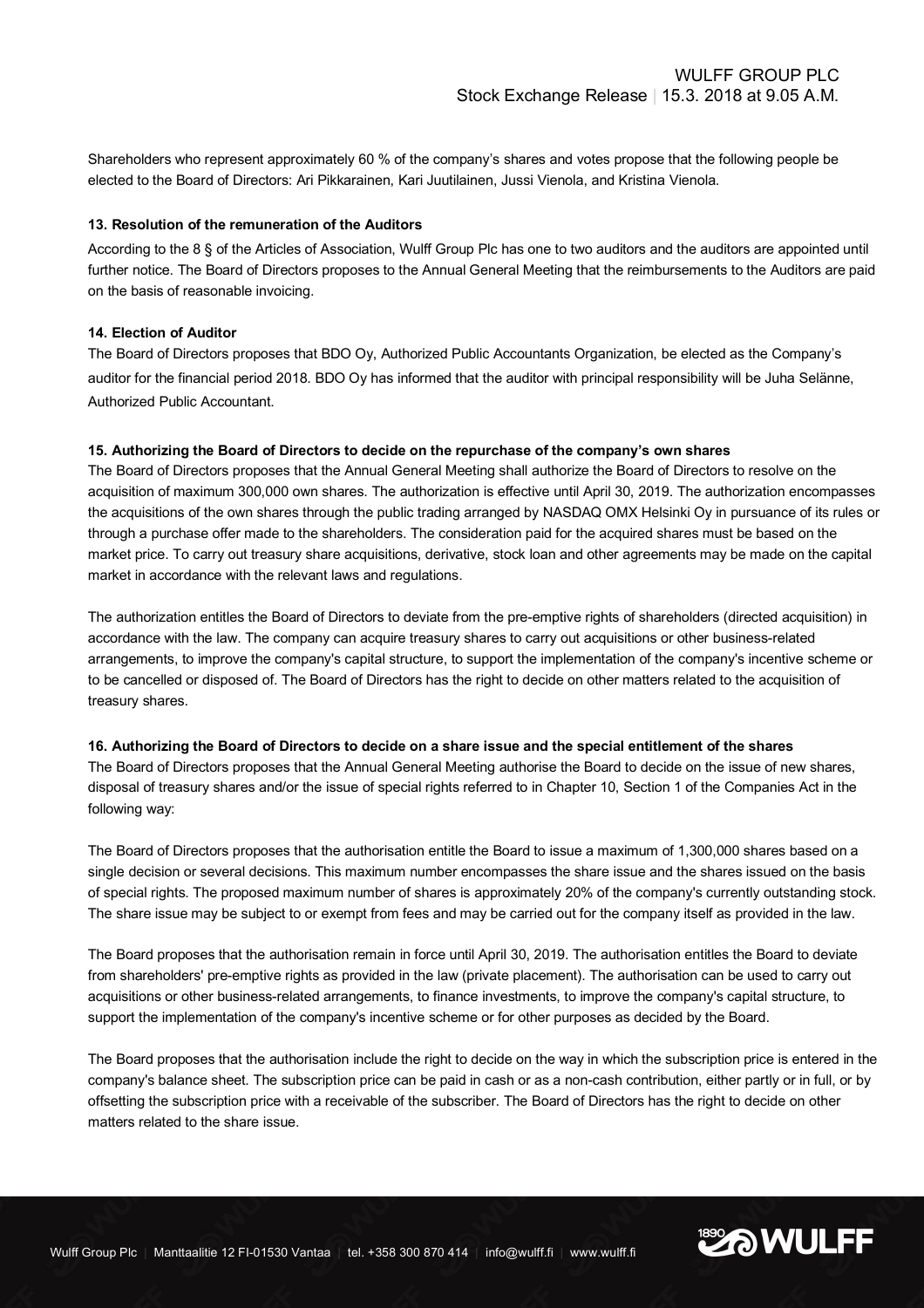#### **17. Closing of the meeting**

### **B) DOCUMENTS OF THE ANNUAL GENERAL MEETING**

The above-mentioned proposals of the Board of Directors relating to the agenda of the Annual General Meeting and this notice are available on Wulff Group Plc's website at www.wulff-group.com. Wulff Group Plc's Annual Report, including the Financial Statements, the Report of the Board of Directors and the Auditor's Report, are available on the above-mentioned website by Thursday March 15, 2018. The Board's proposals and the Financial Statements are also available at the meeting and copies of them will be sent to shareholders upon request. The minutes of the meeting will be available on the above-mentioned website by Thursday April 19, 2018.

# **C) INSTRUCTIONS FOR THE PARTICIPANTS IN THE ANNUAL GENERAL MEETING**

#### **1. The right to participate and registration**

The right to attend at the Annual General Meeting is afforded to a shareholder who has been entered as a shareholder in the list of shareholders kept by Euroclear Finland Ltd by Thursday March 22, 2018. A shareholder, whose shares are registered on his/her personal Finnish book-entry account, is registered in the shareholder register of the company. A shareholder who wishes to participate in the Annual General Meeting shall register for the meeting no later than on Thursday March 29, 2018 either by:

- email: investors@wulff.fi
- telephone: +358 300 870 414
- regular mail: Wulff Group Plc, Annual General Meeting, Manttaalitie 12, 01530 Vantaa, Finland

In connection with the registration, a shareholder shall notify his/her name, address, telephone number and the name of a possible assistant or proxy representative.

Pursuant to chapter 5, section 25 of the Finnish Companies Act, a shareholder who is present at the Annual General Meeting has the right to request information with respect to the matters to be considered at the meeting.

#### **2. Proxy representative and powers of attorney**

A shareholder may participate in the Annual General Meeting and exercise his/her rights at the meeting by way of proxy representation.

A proxy representative shall produce a dated proxy document or otherwise in a reliable manner demonstrate his/her right to represent the shareholder at the meeting. A shareholder may have several proxy representatives, who represent the shareholder with shares booked on different book-entry accounts. In such case the shares represented by each proxy representative shall be notified in connection with the registration.

Possible proxy documents should be delivered in originals to the above-mentioned address by the end of the registration period.

#### **3. Holders of nominee registered shares**

Each holder of nominee registered shares has the right to participate in the Annual General Meeting on the basis of those shares that would allow him/ her to be registered in the shareholders' register of the Company held by Euroclear Finland Ltd on Thursday March 22, 2018. A holder of nominee registered shares wishing to participate in the Annual General Meeting shall be temporarily registered into the shareholders' register of the company kept by Euroclear Finland Ltd at the latest on Thursday March 29, 2018 by 10.00 A.M. The shareholder who wishes to participate in the Annual General Meeting shall contact the